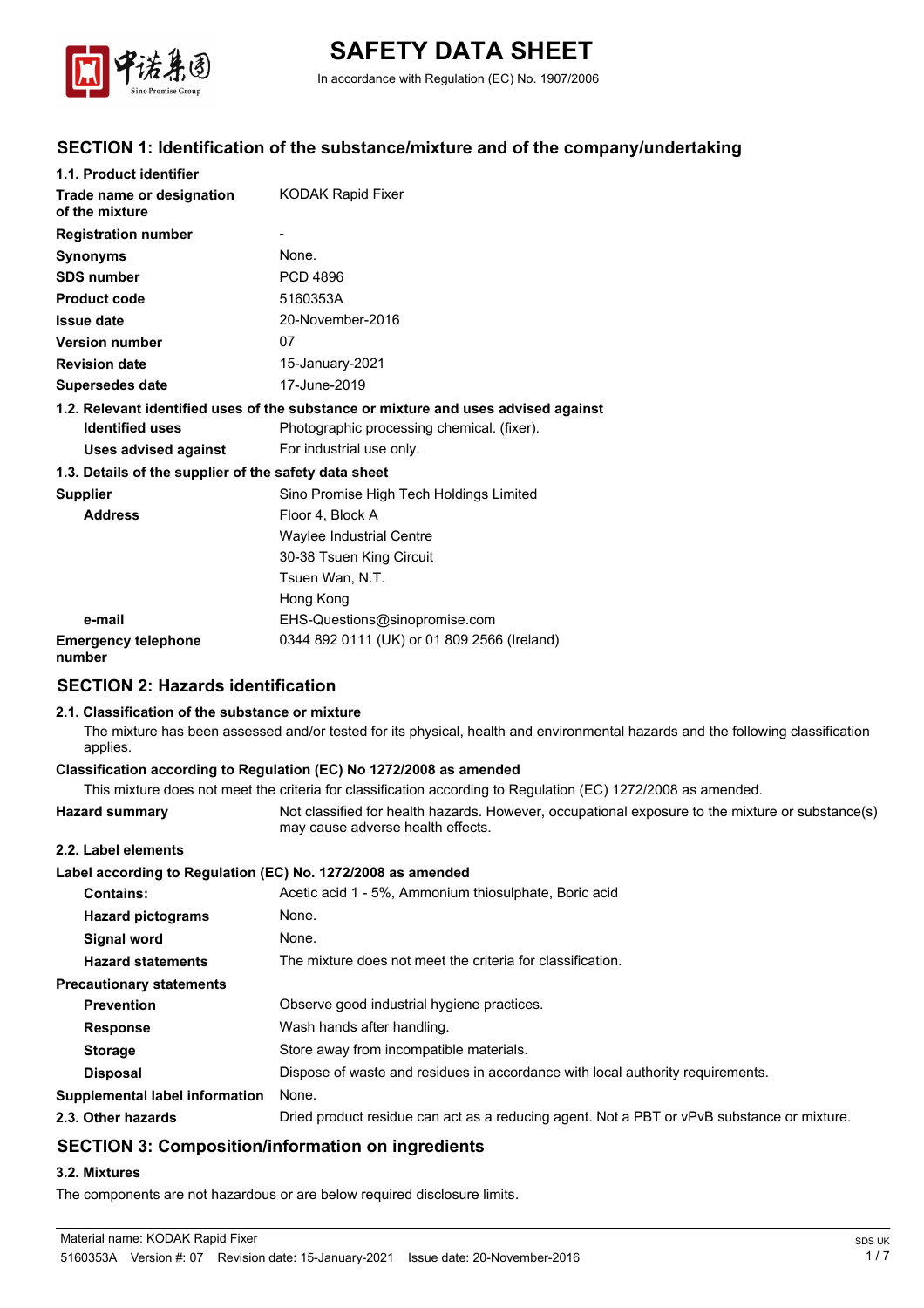#### **List of abbreviations and symbols that may be used above**

#: This substance has been assigned Union workplace exposure limit(s).

M: M-factor

PBT: persistent, bioaccumulative and toxic substance.

vPvB: very persistent and very bioaccumulative substance.

Note B: Some substances (acids, bases, etc.) are placed on the market in aqueous solutions at various concentrations and, therefore, these solutions require different labelling since the hazards vary at different concentrations.

**Composition comments** The full text for all H-statements is displayed in section 16.

# **SECTION 4: First aid measures**

| <b>General information</b>                                                            | Ensure that medical personnel are aware of the material(s) involved, and take precautions to<br>protect themselves. |
|---------------------------------------------------------------------------------------|---------------------------------------------------------------------------------------------------------------------|
| 4.1. Description of first aid measures                                                |                                                                                                                     |
| <b>Inhalation</b>                                                                     | Move to fresh air. Call a physician if symptoms develop or persist.                                                 |
| <b>Skin contact</b>                                                                   | Wash off with soap and water. Get medical attention if irritation develops and persists.                            |
| Eye contact                                                                           | Rinse with water. Get medical attention if irritation develops and persists.                                        |
| Ingestion                                                                             | Rinse mouth. Get medical attention if symptoms occur.                                                               |
| 4.2. Most important symptoms<br>and effects, both acute and<br>delayed                | Exposure may cause temporary irritation, redness, or discomfort.                                                    |
| 4.3. Indication of any<br>immediate medical attention<br>and special treatment needed | Treat symptomatically.                                                                                              |

# **SECTION 5: Firefighting measures**

| <b>General fire hazards</b>                                                             | No unusual fire or explosion hazards noted.                                                                |
|-----------------------------------------------------------------------------------------|------------------------------------------------------------------------------------------------------------|
| 5.1. Extinguishing media<br>Suitable extinguishing<br>media                             | Use extinguishing measures that are appropriate to local circumstances and the surrounding<br>environment. |
| Unsuitable extinguishing<br>media                                                       | Do not use water jet as an extinguisher, as this will spread the fire.                                     |
| 5.2. Special hazards arising<br>from the substance or mixture                           | During fire, gases hazardous to health may be formed.                                                      |
| 5.3. Advice for firefighters<br><b>Special protective</b><br>equipment for firefighters | Wear self-contained breathing apparatus and protective clothing.                                           |
| Special fire fighting<br>procedures                                                     | Move containers from fire area if you can do so without risk.                                              |
| <b>Specific methods</b>                                                                 | Use standard firefighting procedures and consider the hazards of other involved materials.                 |

# **SECTION 6: Accidental release measures**

|                                                              | 6.1. Personal precautions, protective equipment and emergency procedures                                                                                                                                                                          |
|--------------------------------------------------------------|---------------------------------------------------------------------------------------------------------------------------------------------------------------------------------------------------------------------------------------------------|
| For non-emergency<br>personnel                               | Keep unnecessary personnel away.                                                                                                                                                                                                                  |
| For emergency responders                                     | Keep unnecessary personnel away. Use personal protection recommended in Section 8 of the<br>SDS.                                                                                                                                                  |
| 6.2. Environmental precautions                               | Avoid discharge into drains, water courses or onto the ground.                                                                                                                                                                                    |
| 6.3. Methods and material for<br>containment and cleaning up | Large Spills: Stop the flow of material, if this is without risk. Dike the spilled material, where this is<br>possible. Absorb in vermiculite, dry sand or earth and place into containers. Following product<br>recovery, flush area with water. |
|                                                              | Small Spills: Wipe up with absorbent material (e.g. cloth, fleece). Clean surface thoroughly to<br>remove residual contamination.                                                                                                                 |
|                                                              | Never return spills to original containers for re-use.                                                                                                                                                                                            |
| 6.4. Reference to other<br>sections                          | Not available.                                                                                                                                                                                                                                    |
| <b>SECTION 7: Handling and storage</b>                       |                                                                                                                                                                                                                                                   |
| 7.1. Precautions for safe<br>ممزاله مرمط                     | Avoid prolonged exposure. Observe good industrial hygiene practices.                                                                                                                                                                              |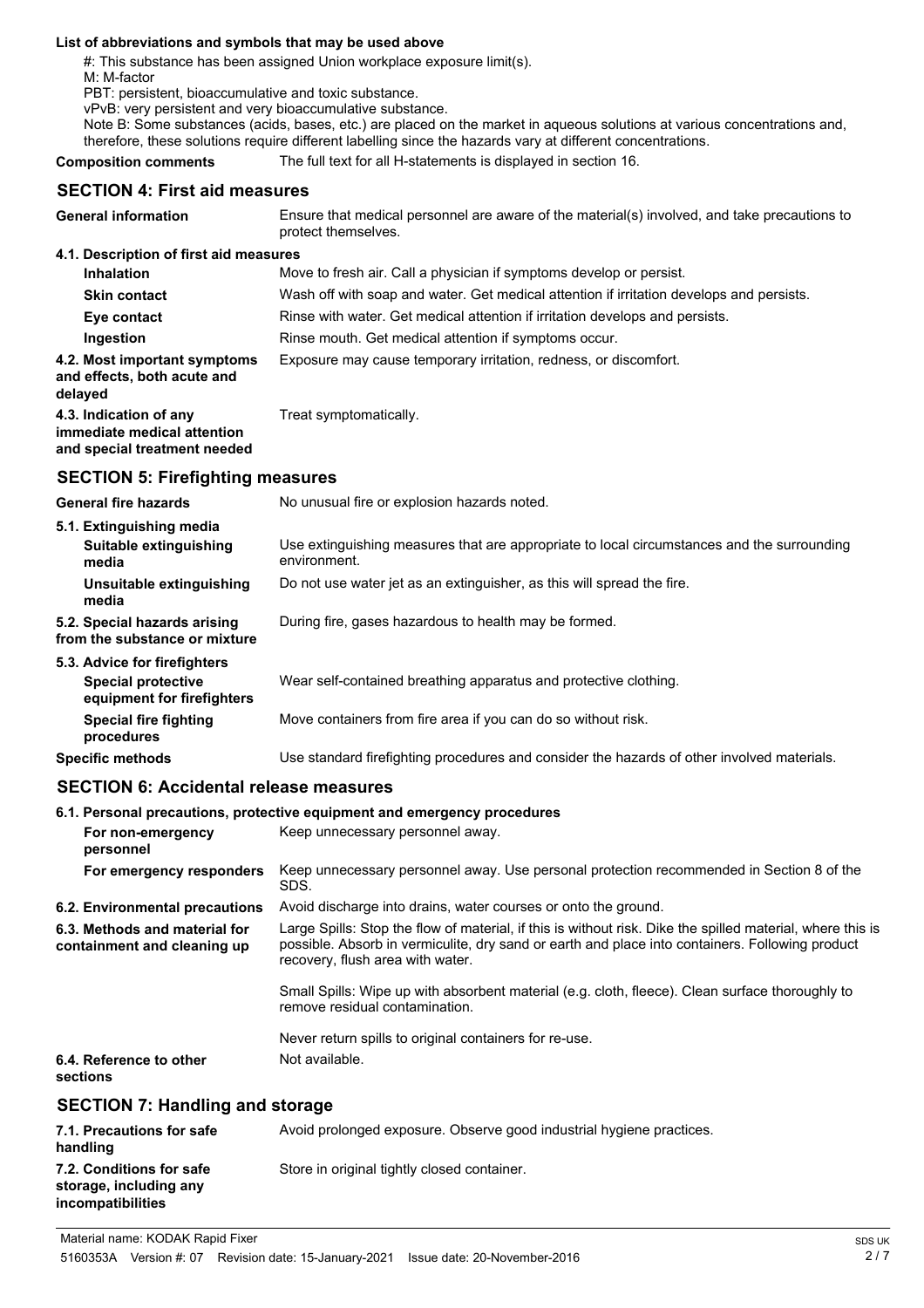# **7.3. Specific end use(s)** Not available.

# **SECTION 8: Exposure controls/personal protection**

# **8.1. Control parameters**

| o. 1. CONTUOL PARAMELETS                             |                                                                                                                                                                                                                                                                                                                                                                                                        |                     |  |
|------------------------------------------------------|--------------------------------------------------------------------------------------------------------------------------------------------------------------------------------------------------------------------------------------------------------------------------------------------------------------------------------------------------------------------------------------------------------|---------------------|--|
| <b>Occupational exposure limits</b>                  |                                                                                                                                                                                                                                                                                                                                                                                                        |                     |  |
| UK. EH40 Workplace Exposure Limits (WELs)            |                                                                                                                                                                                                                                                                                                                                                                                                        |                     |  |
| <b>Components</b>                                    | <b>Type</b>                                                                                                                                                                                                                                                                                                                                                                                            | <b>Value</b>        |  |
| Acetic acid (CAS 64-19-7)                            | <b>STEL</b>                                                                                                                                                                                                                                                                                                                                                                                            | 50 mg/m3            |  |
|                                                      |                                                                                                                                                                                                                                                                                                                                                                                                        | 20 ppm              |  |
|                                                      | <b>TWA</b>                                                                                                                                                                                                                                                                                                                                                                                             | $25 \text{ mg/m}$ 3 |  |
|                                                      |                                                                                                                                                                                                                                                                                                                                                                                                        | 10 ppm              |  |
|                                                      | EU. Indicative Exposure Limit Values in Directives 91/322/EEC, 2000/39/EC, 2006/15/EC, 2009/161/EU                                                                                                                                                                                                                                                                                                     |                     |  |
| <b>Components</b>                                    | <b>Type</b>                                                                                                                                                                                                                                                                                                                                                                                            | Value               |  |
| Acetic acid (CAS 64-19-7)                            | <b>STEL</b>                                                                                                                                                                                                                                                                                                                                                                                            | $50$ mg/m $3$       |  |
|                                                      |                                                                                                                                                                                                                                                                                                                                                                                                        | 20 ppm              |  |
|                                                      | <b>TWA</b>                                                                                                                                                                                                                                                                                                                                                                                             | 25 mg/m3            |  |
|                                                      |                                                                                                                                                                                                                                                                                                                                                                                                        | 10 ppm              |  |
| <b>Biological limit values</b>                       | No biological exposure limits noted for the ingredient(s).                                                                                                                                                                                                                                                                                                                                             |                     |  |
| <b>Recommended monitoring</b><br>procedures          | Follow standard monitoring procedures.                                                                                                                                                                                                                                                                                                                                                                 |                     |  |
| Derived no effect levels<br>(DNELs)                  | Not available.                                                                                                                                                                                                                                                                                                                                                                                         |                     |  |
| <b>Predicted no effect</b><br>concentrations (PNECs) | Not available.                                                                                                                                                                                                                                                                                                                                                                                         |                     |  |
| 8.2. Exposure controls                               |                                                                                                                                                                                                                                                                                                                                                                                                        |                     |  |
| Appropriate engineering<br>controls                  | Good general ventilation (typically 10 air changes per hour) should be used. Ventilation rates<br>should be matched to conditions. If applicable, use process enclosures, local exhaust ventilation,<br>or other engineering controls to maintain airborne levels below recommended exposure limits. If<br>exposure limits have not been established, maintain airborne levels to an acceptable level. |                     |  |
|                                                      | Individual protection measures, such as personal protective equipment                                                                                                                                                                                                                                                                                                                                  |                     |  |
| <b>General information</b>                           | Personal protection equipment should be chosen according to the CEN standards and in<br>discussion with the supplier of the personal protective equipment.                                                                                                                                                                                                                                             |                     |  |
| <b>Eye/face protection</b>                           | Wear safety glasses with side shields (or goggles).                                                                                                                                                                                                                                                                                                                                                    |                     |  |
| <b>Skin protection</b>                               |                                                                                                                                                                                                                                                                                                                                                                                                        |                     |  |
| - Hand protection                                    | Wear protective gloves.                                                                                                                                                                                                                                                                                                                                                                                |                     |  |
| - Other                                              | Wear suitable protective clothing.                                                                                                                                                                                                                                                                                                                                                                     |                     |  |
| <b>Respiratory protection</b>                        | In case of insufficient ventilation, wear suitable respiratory equipment.                                                                                                                                                                                                                                                                                                                              |                     |  |
| <b>Thermal hazards</b>                               | Wear appropriate thermal protective clothing, when necessary.                                                                                                                                                                                                                                                                                                                                          |                     |  |
| <b>Hygiene measures</b>                              | Always observe good personal hygiene measures, such as washing after handling the material<br>and before eating, drinking, and/or smoking. Routinely wash work clothing and protective<br>equipment to remove contaminants.                                                                                                                                                                            |                     |  |
| <b>Environmental exposure</b><br>controls            | Environmental manager must be informed of all major releases.                                                                                                                                                                                                                                                                                                                                          |                     |  |

# **SECTION 9: Physical and chemical properties**

# **9.1. Information on basic physical and chemical properties**

| Appearance                                 |                                    |
|--------------------------------------------|------------------------------------|
| <b>Physical state</b>                      | Liguid.                            |
| Form                                       | Liguid.                            |
| Colour                                     | Light yellow.                      |
| Odour                                      | slight sulphur, slight acetic acid |
| Odour threshold                            | Not available.                     |
| рH                                         | 5                                  |
| <b>Melting point/freezing point</b>        | Not available.                     |
| Initial boiling point and boiling<br>range | $> 100 °C$ ( $> 212 °F$ )          |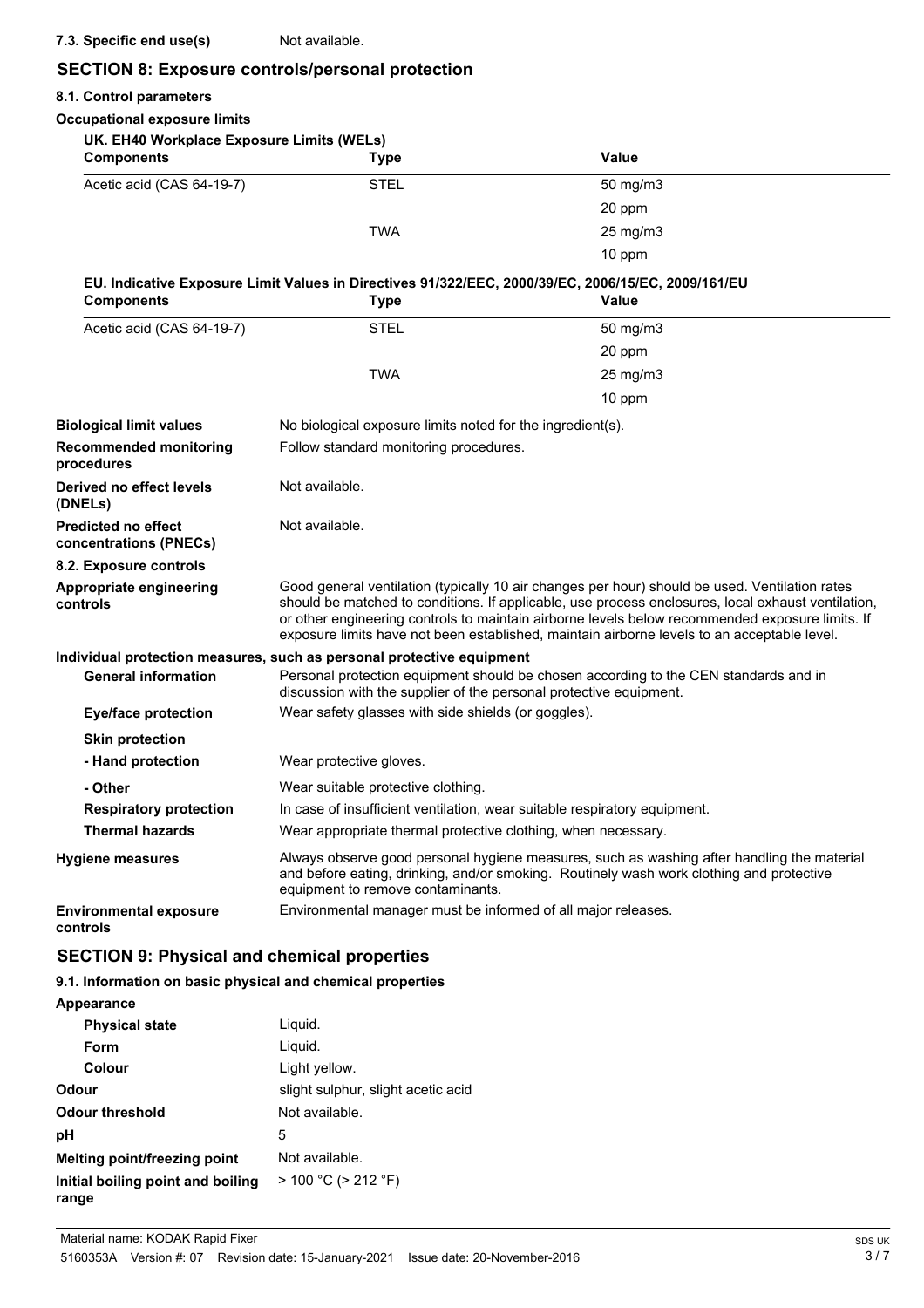| <b>Flash point</b>                                | does not flash                                |
|---------------------------------------------------|-----------------------------------------------|
|                                                   | Not available.                                |
| <b>Evaporation rate</b>                           |                                               |
| Flammability (solid, gas)                         | Not applicable.                               |
| Upper/lower flammability or explosive limits      |                                               |
| <b>Flammability limit - lower</b><br>$(\%)$       | Not available.                                |
| <b>Flammability limit - upper</b><br>(%)          | Not available.                                |
| Vapour pressure                                   | 24 hPa                                        |
| <b>Vapour density</b>                             | 0.6                                           |
| <b>Relative density</b>                           | 1.32                                          |
| Solubility(ies)                                   |                                               |
| Solubility (water)                                | Complete                                      |
| <b>Partition coefficient</b><br>(n-octanol/water) | Not available.                                |
| <b>Auto-ignition temperature</b>                  | Not available.                                |
| <b>Decomposition temperature</b>                  | Not available.                                |
| <b>Viscosity</b>                                  | Not available.                                |
| <b>Explosive properties</b>                       | Not explosive.                                |
| <b>Oxidising properties</b>                       | Not oxidising.                                |
| 9.2. Other information                            | No relevant additional information available. |

# **SECTION 10: Stability and reactivity**

| 10.1. Reactivity                            | The product is stable and non-reactive under normal conditions of use, storage and transport.                                                                                                                                                                                                                                       |  |
|---------------------------------------------|-------------------------------------------------------------------------------------------------------------------------------------------------------------------------------------------------------------------------------------------------------------------------------------------------------------------------------------|--|
| 10.2. Chemical stability                    | Material is stable under normal conditions.                                                                                                                                                                                                                                                                                         |  |
| 10.3. Possibility of hazardous<br>reactions | No dangerous reaction known under conditions of normal use.                                                                                                                                                                                                                                                                         |  |
| 10.4. Conditions to avoid                   | Contact with incompatible materials.                                                                                                                                                                                                                                                                                                |  |
| 10.5. Incompatible materials                | Acids. Strong bases. Sodium hypochlorite (bleach). Halogenated materials. Strong oxidising<br>agents. Contact with sodium hypochlorite (bleach) may form chloramine (toxic gas). Contact with<br>strong acids may liberate sulphur dioxide. Contact with base liberates flammable material. Contact<br>with base liberates ammonia. |  |
| 10.6. Hazardous<br>decomposition products   | Ammonia. Chloramine. Nitrogen oxides (NOx). Sulphur oxides.                                                                                                                                                                                                                                                                         |  |

# **SECTION 11: Toxicological information**

| <b>General information</b> | Occupational exposure to the substance or mixture may cause adverse effects. |  |
|----------------------------|------------------------------------------------------------------------------|--|
|                            |                                                                              |  |

# **Information on likely routes of exposure**

| <b>Inhalation</b>   | Prolonged inhalation may be harmful. Some asthmatics or hypersensitive individuals may<br>experience difficult breathing after inhaling sulfite salts.                                                                                                                       |  |
|---------------------|------------------------------------------------------------------------------------------------------------------------------------------------------------------------------------------------------------------------------------------------------------------------------|--|
| <b>Skin contact</b> | No adverse effects due to skin contact are expected.                                                                                                                                                                                                                         |  |
| Eye contact         | Direct contact with eyes may cause temporary irritation.                                                                                                                                                                                                                     |  |
| Ingestion           | May cause discomfort if swallowed. However, ingestion is not likely to be a primary route of<br>occupational exposure. Some asthmatics or sulfite-sensitive individuals may experience<br>wheezing, chest tightness, stomach upset, hives, faintness, weakness and diarrhea. |  |

**Symptoms** Exposure may cause temporary irritation, redness, or discomfort.

#### **11.1. Information on toxicological effects**

| <b>Acute toxicity</b> |                           |                |                     |
|-----------------------|---------------------------|----------------|---------------------|
| <b>Components</b>     |                           | <b>Species</b> | <b>Test Results</b> |
|                       | Acetic acid (CAS 64-19-7) |                |                     |
|                       | <b>Acute</b>              |                |                     |
|                       | <b>Dermal</b>             |                |                     |
|                       | LD50                      | Rabbit         | 1060 mg/kg          |
|                       | <b>Inhalation</b>         |                |                     |
|                       | LC50                      | Rat            | 11.4 mg/l, 4 Hours  |
|                       | Oral                      |                |                     |
|                       | LD50                      | Rat            | 3320 mg/kg          |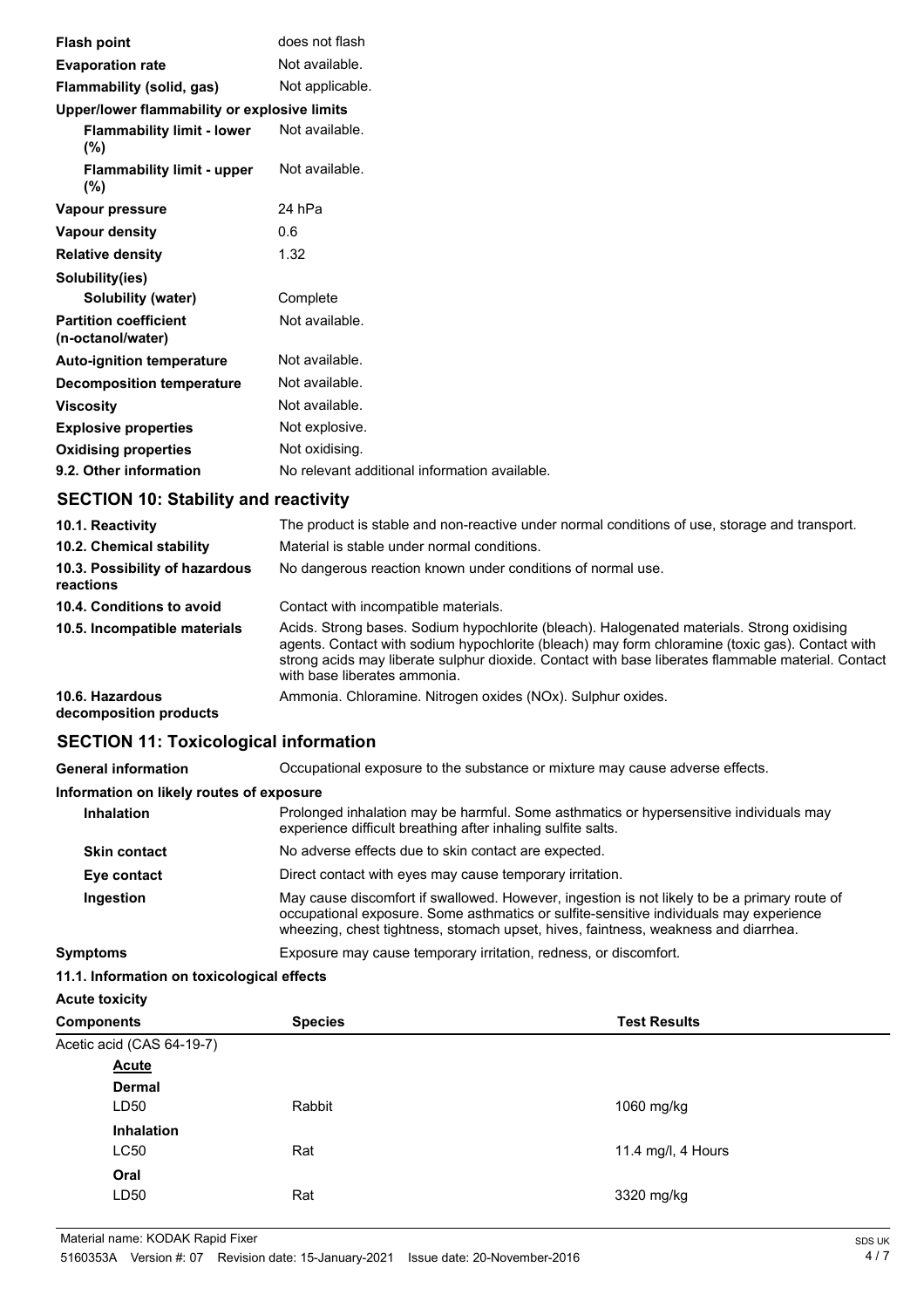| <b>Components</b>                                     | <b>Species</b>                                                    | <b>Test Results</b> |  |
|-------------------------------------------------------|-------------------------------------------------------------------|---------------------|--|
|                                                       |                                                                   | $3.31$ g/kg         |  |
| Boric acid (CAS 10043-35-3)                           |                                                                   |                     |  |
| <b>Acute</b>                                          |                                                                   |                     |  |
| Dermal                                                |                                                                   |                     |  |
| LD50                                                  | Rabbit                                                            | > 2000 mg/kg        |  |
| Oral                                                  |                                                                   |                     |  |
| LD50                                                  | Rat                                                               | > 1600 mg/kg        |  |
| <b>Skin corrosion/irritation</b>                      | Based on available data, the classification criteria are not met. |                     |  |
| Serious eye damage/eye<br>irritation                  | Based on available data, the classification criteria are not met. |                     |  |
| <b>Respiratory sensitisation</b>                      | Based on available data, the classification criteria are not met. |                     |  |
| <b>Skin sensitisation</b>                             | Based on available data, the classification criteria are not met. |                     |  |
| Germ cell mutagenicity                                | Based on available data, the classification criteria are not met. |                     |  |
| Carcinogenicity                                       | Based on available data, the classification criteria are not met. |                     |  |
| <b>Reproductive toxicity</b>                          | Based on available data, the classification criteria are not met. |                     |  |
| Specific target organ toxicity -<br>single exposure   | Based on available data, the classification criteria are not met. |                     |  |
| Specific target organ toxicity -<br>repeated exposure | Based on available data, the classification criteria are not met. |                     |  |
| <b>Aspiration hazard</b>                              | Based on available data, the classification criteria are not met. |                     |  |
| Mixture versus substance<br>information               | No information available.                                         |                     |  |
| <b>Other information</b>                              | Not available.                                                    |                     |  |
| <b>SECTION 12: Ecological information</b>             |                                                                   |                     |  |
|                                                       |                                                                   |                     |  |

**12.1. Toxicity** Based on available data, the classification criteria are not met for hazardous to the aquatic environment.

| <b>Components</b>                                         |                                                                                                                                                                                            | <b>Species</b>                          | <b>Test Results</b>    |  |  |
|-----------------------------------------------------------|--------------------------------------------------------------------------------------------------------------------------------------------------------------------------------------------|-----------------------------------------|------------------------|--|--|
| Boric acid (CAS 10043-35-3)                               |                                                                                                                                                                                            |                                         |                        |  |  |
| <b>Aquatic</b>                                            |                                                                                                                                                                                            |                                         |                        |  |  |
| Fish                                                      | LC50                                                                                                                                                                                       | Razorback sucker (Xyrauchen texanus)    | $>$ 100 mg/l, 96 hours |  |  |
| 12.2. Persistence and<br>degradability                    | Not readily biodegradable.                                                                                                                                                                 |                                         |                        |  |  |
| 12.3. Bioaccumulative potential                           |                                                                                                                                                                                            |                                         |                        |  |  |
| <b>Partition coefficient</b><br>n-octanol/water (log Kow) |                                                                                                                                                                                            |                                         |                        |  |  |
| Acetic acid                                               |                                                                                                                                                                                            | $-0.17$                                 |                        |  |  |
| <b>Bioconcentration factor (BCF)</b>                      | Not available.                                                                                                                                                                             |                                         |                        |  |  |
| 12.4. Mobility in soil                                    | No data available.                                                                                                                                                                         |                                         |                        |  |  |
| 12.5. Results of PBT and vPvB<br>assessment               |                                                                                                                                                                                            | Not a PBT or vPvB substance or mixture. |                        |  |  |
| 12.6. Other adverse effects                               | No other adverse environmental effects (e.g. ozone depletion, photochemical ozone creation<br>potential, endocrine disruption, global warming potential) are expected from this component. |                                         |                        |  |  |

# **SECTION 13: Disposal considerations**

| 13.1. Waste treatment methods |                                                                                                                                                                                                                                                                                        |
|-------------------------------|----------------------------------------------------------------------------------------------------------------------------------------------------------------------------------------------------------------------------------------------------------------------------------------|
| <b>Residual waste</b>         | This information is provided to assist users in the correct treatment and disposal of product,<br>product packaging and working solutions prepared and used to Kodak Alaris specifications.                                                                                            |
|                               | Waste product and waste working solution should both be consigned for disposal as hazardous<br>waste with the European Waste Catalogue Code 20 01 17* Photochemicals. Dispose of product<br>and working solution in accordance with local/regional/national/international regulations. |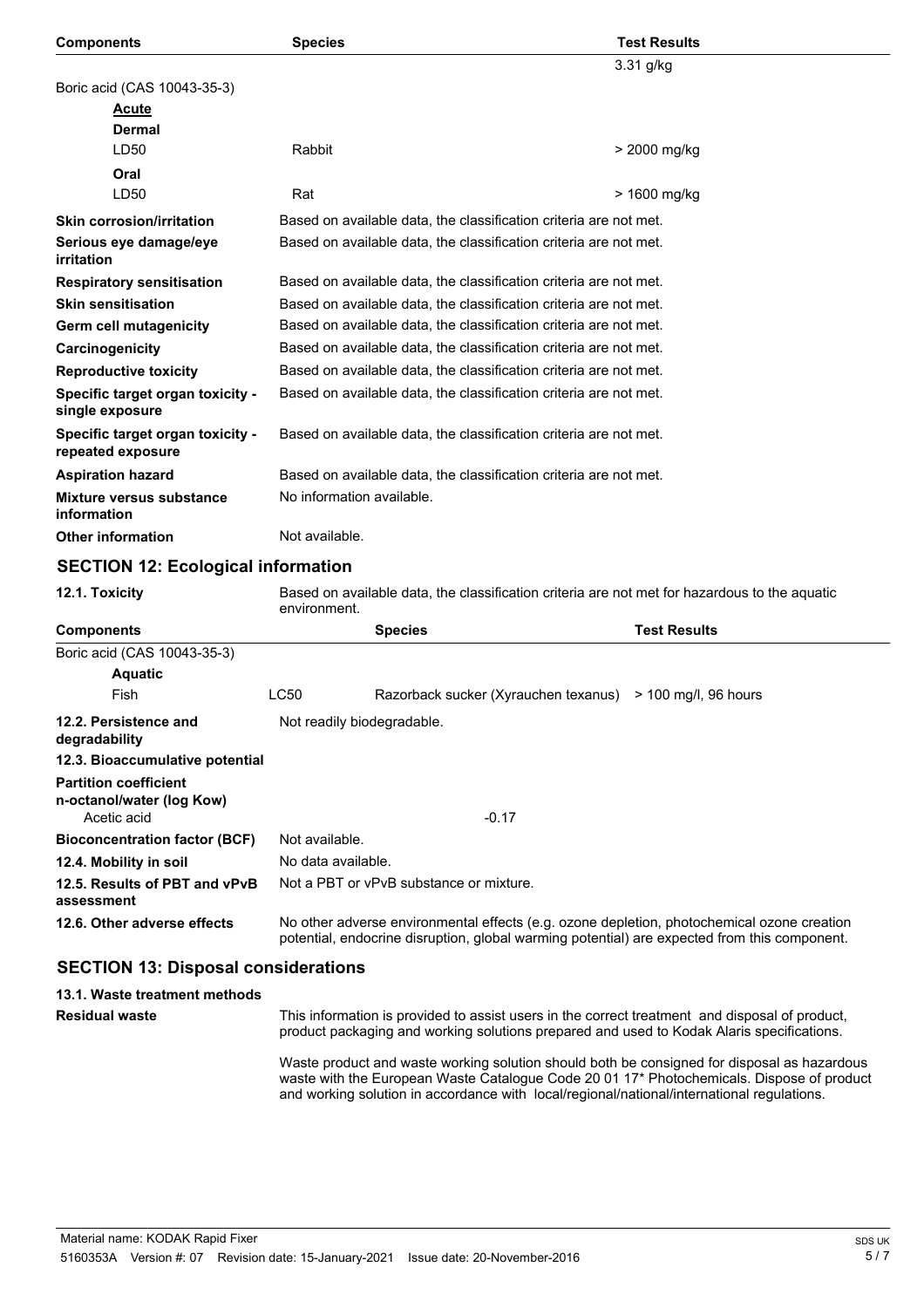| Contaminated packaging       | If thoroughly cleaned, preferably by rinsing at least three times with water, waste product<br>packaging may be consigned for recovery as non-hazardous waste with the European Waste<br>Catalog 15 01 06 Mixed Packaging. Whenever possible, minimize waste by using rinsing water to<br>make up the working solution. |  |
|------------------------------|-------------------------------------------------------------------------------------------------------------------------------------------------------------------------------------------------------------------------------------------------------------------------------------------------------------------------|--|
|                              | All other waste product packaging contaminated by product should be consigned for disposal as<br>hazardous waste with the European Waste Catalogue Code 15 01 10 Packaging containing<br>residues of or contaminated by hazardous substances.                                                                           |  |
| EU waste code                | Product and working solution: 20 01 17 <sup>*</sup> Photochemicals. Contaminated product packaging: 15 01<br>10 Packaging containing residues of or contaminated by hazardous substances. Thoroughly<br>cleaned product packaging: 15 01 02 Plastic Packaging.                                                          |  |
| Disposal methods/information | Dispose of product, working solution and contaminated product packaging in accordance with<br>local/regional/national/international regulations.                                                                                                                                                                        |  |
| <b>Special precautions</b>   | None.                                                                                                                                                                                                                                                                                                                   |  |
|                              |                                                                                                                                                                                                                                                                                                                         |  |

# **SECTION 14: Transport information**

**ADR**

14.1. - 14.6.: Not regulated as dangerous goods.

**IATA**

14.1. - 14.6.: Not regulated as dangerous goods.

**IMDG**

14.1. - 14.6.: Not regulated as dangerous goods.

**14.7. Transport in bulk** Not established.

**according to Annex II of MARPOL 73/78 and the IBC Code**

# **SECTION 15: Regulatory information**

**15.1. Safety, health and environmental regulations/legislation specific for the substance or mixture**

**EU regulations**

**Regulation (EC) No. 1005/2009 on substances that deplete the ozone layer, Annex I and II, as amended** Not listed.

**Regulation (EC) No. 850/2004 On persistent organic pollutants, Annex I as amended** Not listed.

**Regulation (EU) No. 649/2012 concerning the export and import of dangerous chemicals, Annex I, Part 1 as amended** Not listed.

**Regulation (EU) No. 649/2012 concerning the export and import of dangerous chemicals, Annex I, Part 2 as amended** Not listed.

**Regulation (EU) No. 649/2012 concerning the export and import of dangerous chemicals, Annex I, Part 3 as amended** Not listed.

# **Regulation (EU) No. 649/2012 concerning the export and import of dangerous chemicals, Annex V as amended** Not listed.

**Regulation (EC) No. 166/2006 Annex II Pollutant Release and Transfer Registry, as amended** Not listed.

**Regulation (EC) No. 1907/2006, REACH Article 59(10) Candidate List as currently published by ECHA** Boric acid (CAS 10043-35-3)

#### **Authorisations**

**Regulation (EC) No. 1907/2006, REACH Annex XIV Substances subject to authorization, as amended** Not listed.

#### **Restrictions on use**

**Regulation (EC) No. 1907/2006, REACH Annex XVII Substances subject to restriction on marketing and use as amended** Boric acid (CAS 10043-35-3)

# **Directive 2004/37/EC: on the protection of workers from the risks related to exposure to carcinogens and mutagens at work, as amended.**

Not listed.

**Other EU regulations**

# **Directive 2012/18/EU on major accident hazards involving dangerous substances, as amended**

Acetic acid (CAS 64-19-7)

**Other regulations**

Pregnant women should not work with the product, if there is the least risk of exposure. The product is classified and labelled in accordance with Regulation (EC) 1272/2008 (CLP Regulation) as amended. This Safety Data Sheet complies with the requirements of Regulation (EC) No 1907/2006, as amended.